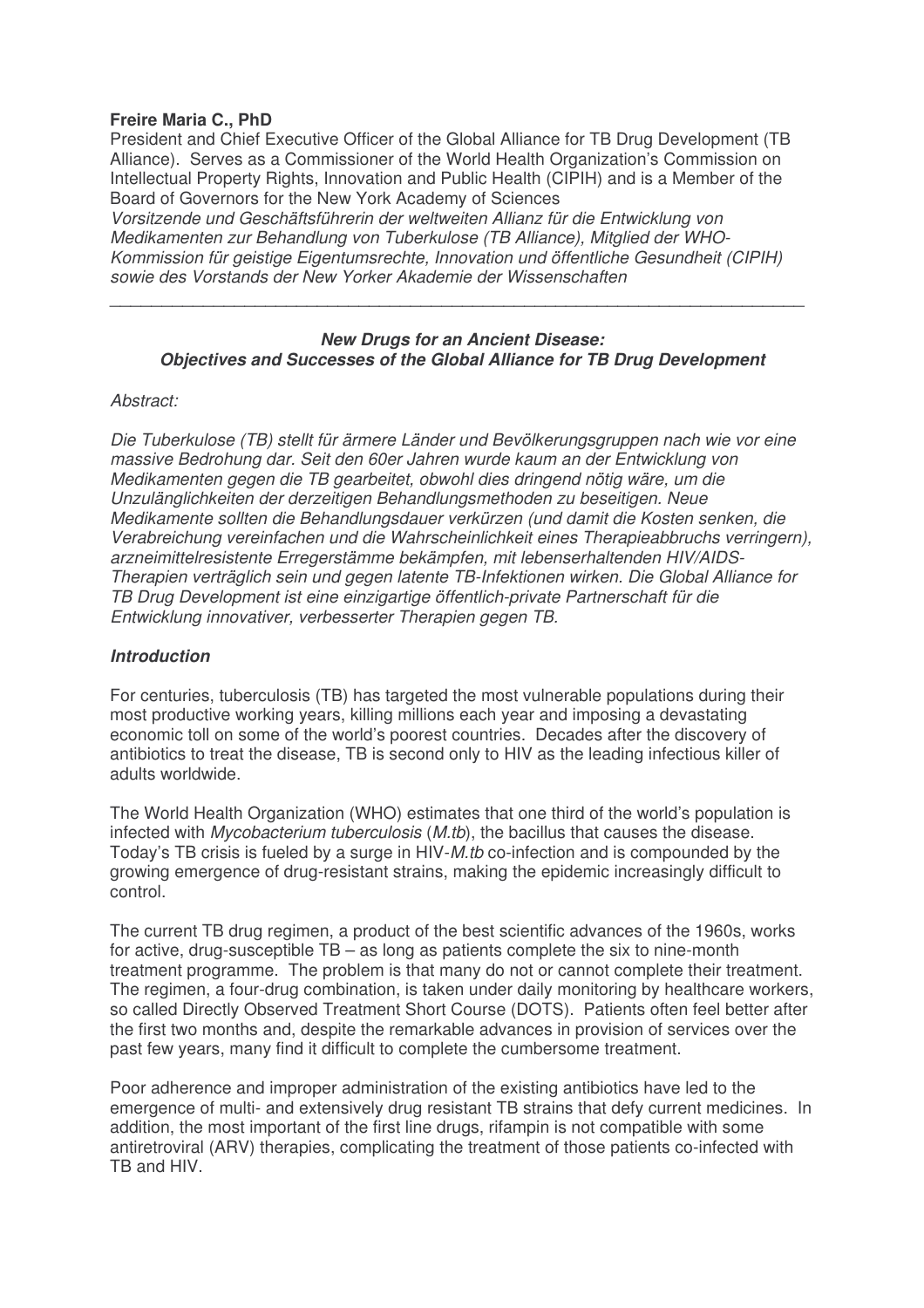New, simpler, faster-acting drugs are desperately needed to save the millions of lives needlessly lost to TB. Winning the battle against TB depends upon modernising today's treatment that induces noncompliance, burdens healthcare systems and drains economies.

After a decades-long gap in TB drug development, the Global Alliance for TB Drug Development (TB Alliance) was conceived at a February 2000 meeting in Cape Town, South Africa, where representatives from academia, industry, major development agencies, nongovernmental organisations, and donors gathered to discuss the problems of TB treatment. Participants stressed the need for new TB drugs, highlighting the unprecedented scientific opportunities and the economic rationale for developing new medicines.

Today, with the help of scientists, philanthropists, governments and our partners across the globe, the TB Alliance is leading the development of the most comprehensive portfolio of TB drug candidates in history, paving the way for the first new treatments in 40 years. The Alliance is equally committed to seeing new drugs through the regulatory and adoption process, so that the new treatments reach the hands of patients. Specifically, the mission is to accelerate the development of new TB drugs that will:

- Shorten treatment:
- Be effective against both drug-susceptible and drug-resistant strains;
- Be compatible with ARV therapies used for HIV/AIDS;
- Improve treatment of latent infection; and
- Be available and affordable for patients who need them.

# *Targets for Developing a New Cure*

Modernising TB therapy is a medical and moral imperative with direct public health benefits and significant socio-economic returns. Improved TB treatment will save millions of lives by increasing compliance, speeding time to cure, overcoming resistance, and being compatible with HIV/AIDS ARV therapy. The following scientific objectives drive the development of the TB Alliance drug portfolio:

1) Shorten today's burdensome treatment

Although current medicines do exist to treat drug-susceptible TB, the current six to ninemonth treatment regimen presents a variety of hurdles in controlling the disease and ultimately saving lives.

Today's treatment course is long and difficult to administer, often leading to non-compliance and the emergence of TB strains that are resistant to first-line — and even second-line drugs. Reducing the time it takes for patients to finish their medication could vastly improve compliance, saving lives and curbing the threat of deadly drug-resistance.

Aside from the grim health consequences if treatment is not finished, the current regimen is costly to administer. The infrastructure necessary for today's treatment course — with its extensive monitoring requirements — represents the bulk of the cost of treating TB patients. The world spends about \$4 billion annually to reach less than half of those with active TB. Reducing the current six to nine-month regimen could dramatically reduce those expenses, making it possible to reach more patients while significantly lightening the enormous burden on healthcare systems in developing countries.

Although the short-term goal is to cut treatment to just two months, ultimately the vision is to develop a TB treatment with duration akin to that required for other common bacterial infections.

2) Treat drug-resistant as well as drug-susceptible disease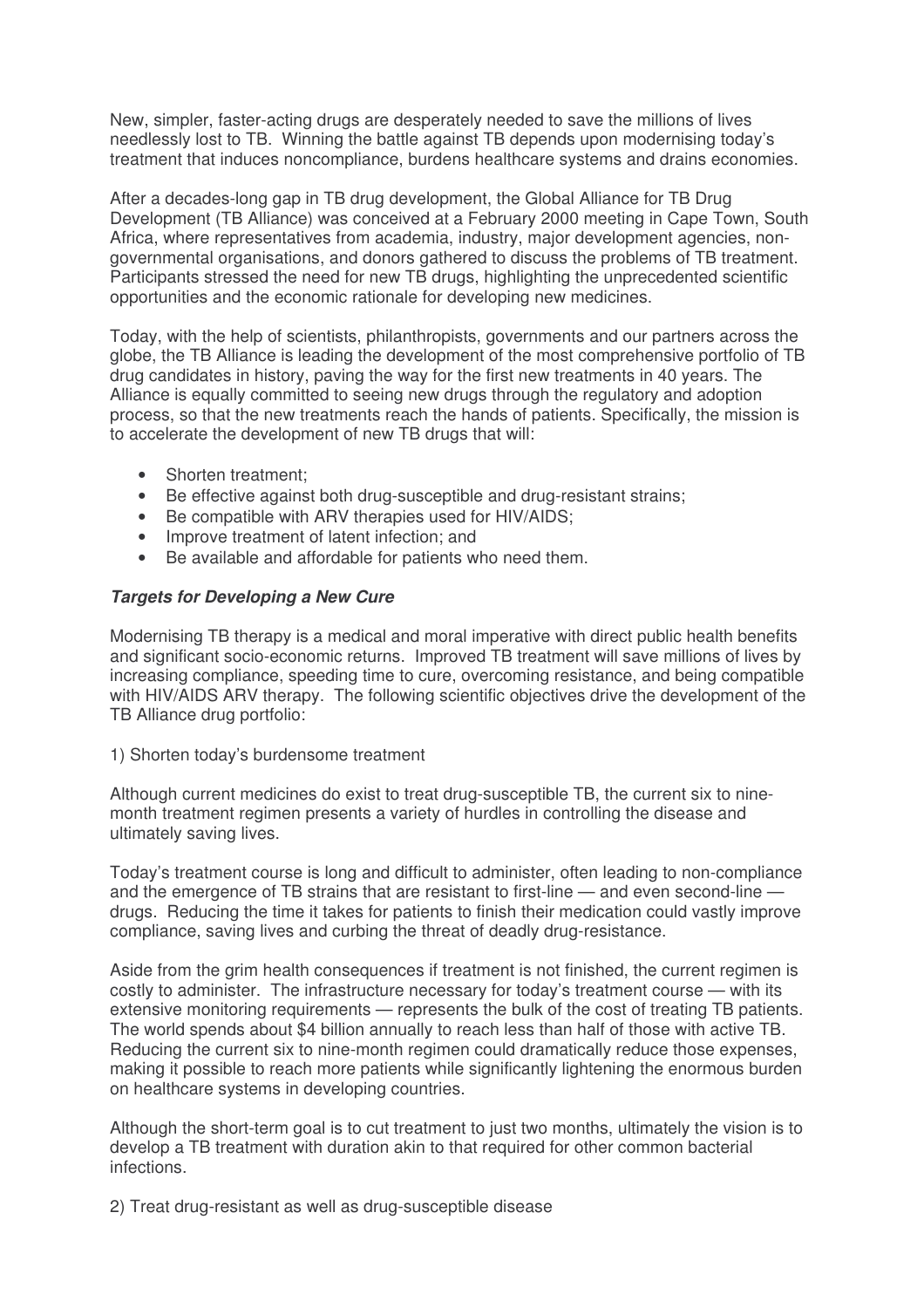Drug-resistant TB is the result of interrupted, erratic or inadequate TB therapy. It develops when the current TB drug regimen is poorly administered, or when patients stop taking their medication before the bacteria are eradicated. Once a drug resistant strain has developed, it can be transmitted directly to others.

Multi-Drug Resistant TB (MDR-TB) is defined by resistance to isoniazid and rifampin, the two most powerful drugs in the current four-drug, first-line regimen. Extensively Drug Resistant TB (XDR-TB), also known as Extremely Drug Resistant TB, is emerging as an even more ominous threat. XDR-TB is defined as MDR-TB with additional resistance to two classes of antibiotics used in second-line treatment: the fluoroquinolones and the aminoglycosides. This makes XDR-TB treatment extremely complicated, with some strains virtually untreatable with current medicines.

The drug candidates in our diverse pipeline are aimed at treating drug-resistant disease, including MDR- and XDR-TB, by attacking novel targets.

3) Compatibility with life-saving HIV/AIDS therapies

TB is the leading infectious killer of people with HIV/AIDS, with an especially high burden in sub-Saharan Africa, where it causes up to half of all AIDS deaths. TB-HIV co-infections are also on the rise in other areas of the world, particularly in Asia and Eastern Europe. As long as HIV/AIDS continues to spread, TB will remain a constant and deadly threat.

ARV therapy is today's most effective, available treatment option for controlling the progression of AIDS. Unfortunately, drug-drug interactions between the current first-line TB regimen and certain commonly used ARVs complicate treatment for co-infected patients. Rifampin, a cornerstone of the current regimen, induces the enzyme cytochrome P450. Cytochrome P450 causes some AIDS drugs to be metabolised too quickly, inhibiting effective ARV therapy. People with HIV/AIDS who contract TB must sometimes change their ARV regimens to avoid this dangerous interaction or delay needed ARV treatment until their TB is under control.

New TB drugs, developed to avoid these drug-drug interactions, are essential to treat the growing number of people dually infected with TB and HIV. A faster, better regimen would also speed time to cure for patients severely weakened by the deadly co-infection. All drug candidates in the TB Alliance development portfolio are being tested for the ability to be administered in conjunction with ARVs for HIV-infected TB patients.

#### 4) Improved treatment of latent TB infection

Latent tuberculosis is defined as *M.tb* infection that has not progressed to active TB disease. People with latent tuberculosis are not infectious, and it is not possible to get TB from someone with latent tuberculosis. However, approximately 10% of those with latent TB but not HIV will go on to develop active TB at a later stage of their life, and this risk increases greatly for those co-infected with HIV. The treatment of latent tuberculosis infection is essential to controlling and eliminating TB by reducing the risk that *M.tb* infection will progress to disease. However, little is known about this phenomenon, and this lack of understanding creates a critical hurdle that must be overcome for the development of successful medicines.

#### *A Revolutionary Concept for TB Drug Development*

The TB Alliance pipeline reflects aggressive scouting around the globe, strict selection criteria and meticulous evaluation and oversight once projects are selected. The portfolio